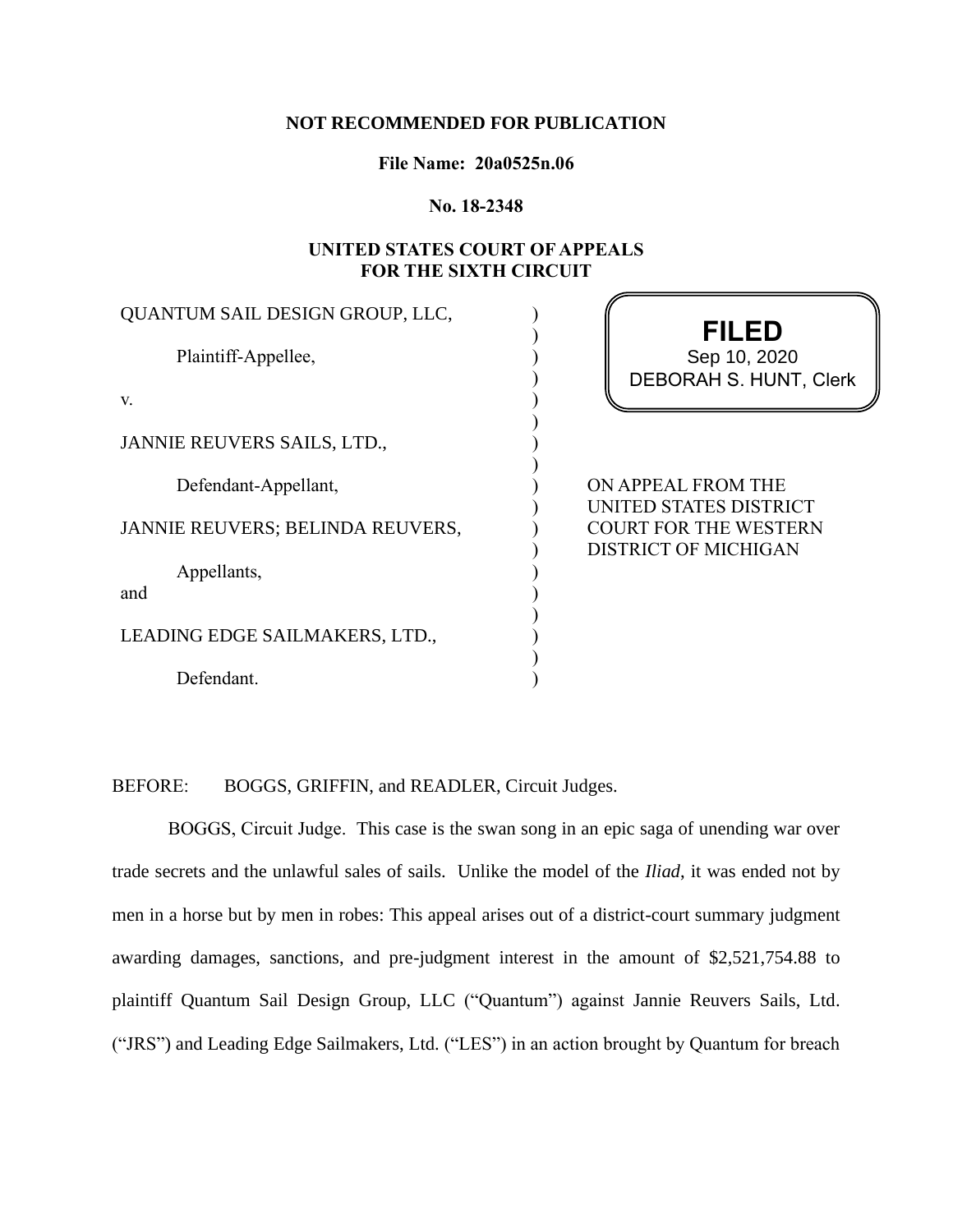of contract and for breach of the parties' Trade Secret License Agreement. The summary judgment followed five years of litigation that involved appointment of a Master.

The appeal raises three questions: (1) whether the district court failed to perform a *de novo* review of the Master's findings of fact; (2) whether the district court erred by accepting or adopting findings and recommendations that exceeded the scope of the Master's mandate; and (3) whether the district court committed clear error in its own findings of fact. We affirm the district court's judgment.

## **I. BACKGROUND**

Quantum, a sailmaker company formed in 1996 that conducts business from Traverse City, Michigan, began a year later its cooperation with JRS, another sailmaking company located in Cape Town, South Africa. LES is an affiliate of JRS and is also located in Cape Town, South Africa. In 2004, Quantum started to develop manufacturing technology for the production of advanced membrane sails that are used in sailing competitions.

Quantum licensed JRS to manufacture and sell membrane sails pursuant to an International Affiliate Licensing Agreement ("IALA") and a Trade Secret License Agreement signed in 2005 and 2006, respectively. After JRS had allegedly conducted unreported and unauthorized sales to Quantum's affiliates and customers, the two companies signed a new IALA and Trade Secret License Agreement in 2009. The new agreements resulted in JRS being the only company licensed to both manufacture and sell Quantum sails.

Quantum alleged that unauthorized sales of sails by JRS persisted even after those new licensing and trade secrets agreements were signed. JRS was alleged to have sold Quantum sails outside its licensed territory of South Africa. For example, Quantum alleged that JRS had underbid a Quantum affiliate who had an exclusive license to sell in Italy, that it had sold sails to existing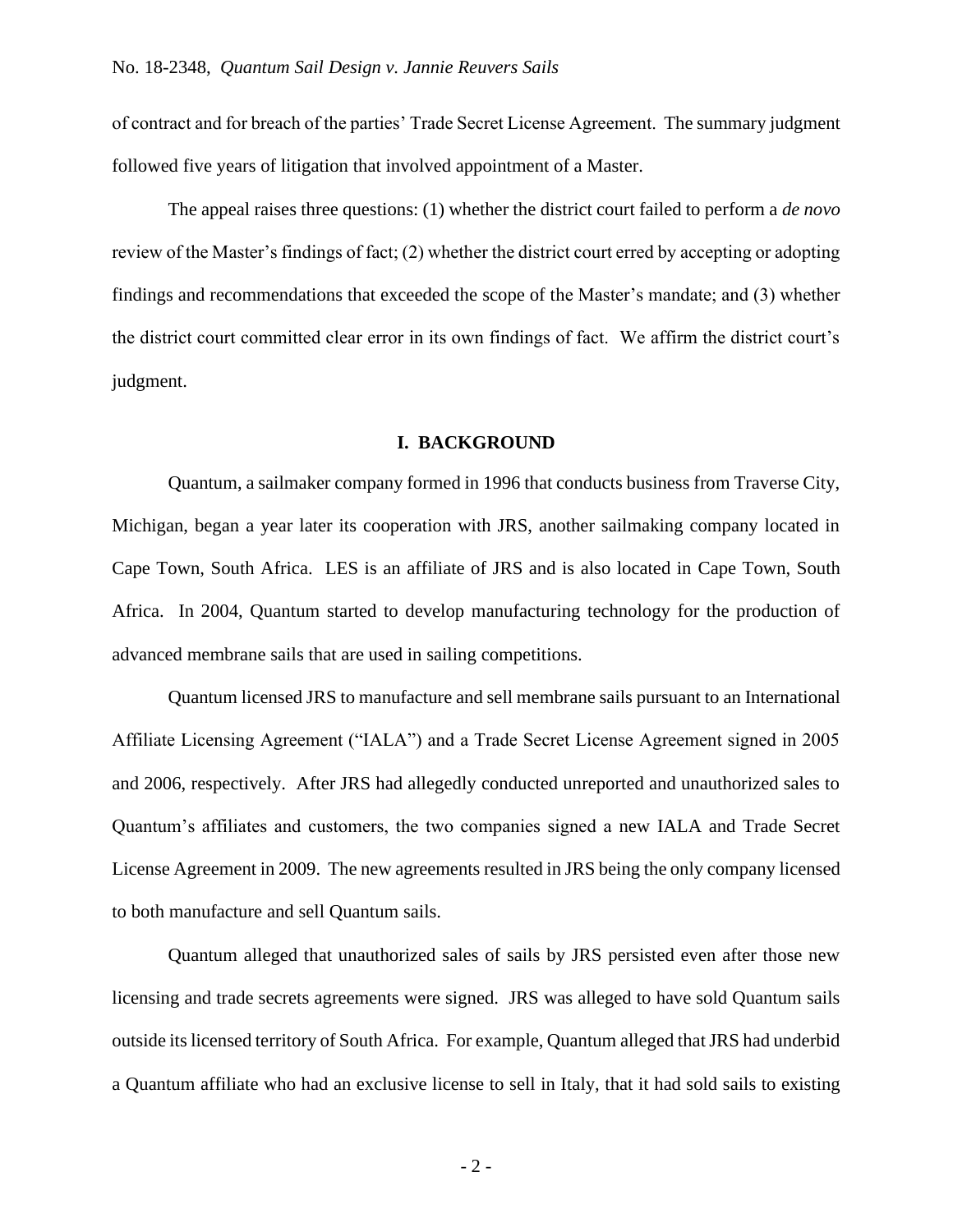Quantum customers in the Netherlands, Philippines, and Portugal, and that JRS had also sold Quantum membrane sails to Quantum competitors in the United States and in Australia. Some of the alleged unauthorized sales were conducted by LES.

However, JRS contended that all of its transactions structured under the 2009 agreements turned out to be impermissible under South African law and, specifically, that they violated South African exchange-control regulations. JRS further alleged that it could not comply with the 2009 agreements because other affiliates of Quantum were not informed of or bound by the new terms, including a new price structure, and that Quantum did not have the operational ability and infrastructure in place to implement the terms of the 2009 agreements.

The parties attempted to negotiate an amendment to the 2009 agreements, but no amendment was ever signed. The 2009 agreements expired in February 2011. They were not formally extended or renewed, but Quantum and JRS continued their cooperation regardless, while disagreeing on the terms by which they were bound.

In February 2012, Quantum considered the acquisition of a manufacturing facility in Sri Lanka from Dimension Polyant ("DP"). In October 2012, the owner of JRS approached Quantum with an offer to sell JRS. Three months later, in January 2013, Quantum notified JRS that it would go forward with the purchase of the Sri Lanka manufacturing facility but that it also intended to continue to use the JRS Cape Town facility. In March 2013, JRS terminated its relationship with Quantum, giving 90 days' notice in accordance with the 2009 Trade Secrets License Agreement. Three months later, JRS announced the purchase of an American licensing company, Ullman Sails International ("USI"), a transaction that added new facilities in Cape Town, Durban, and Johannesburg to the business of JRS. JRS then began trading as Ullman Sails.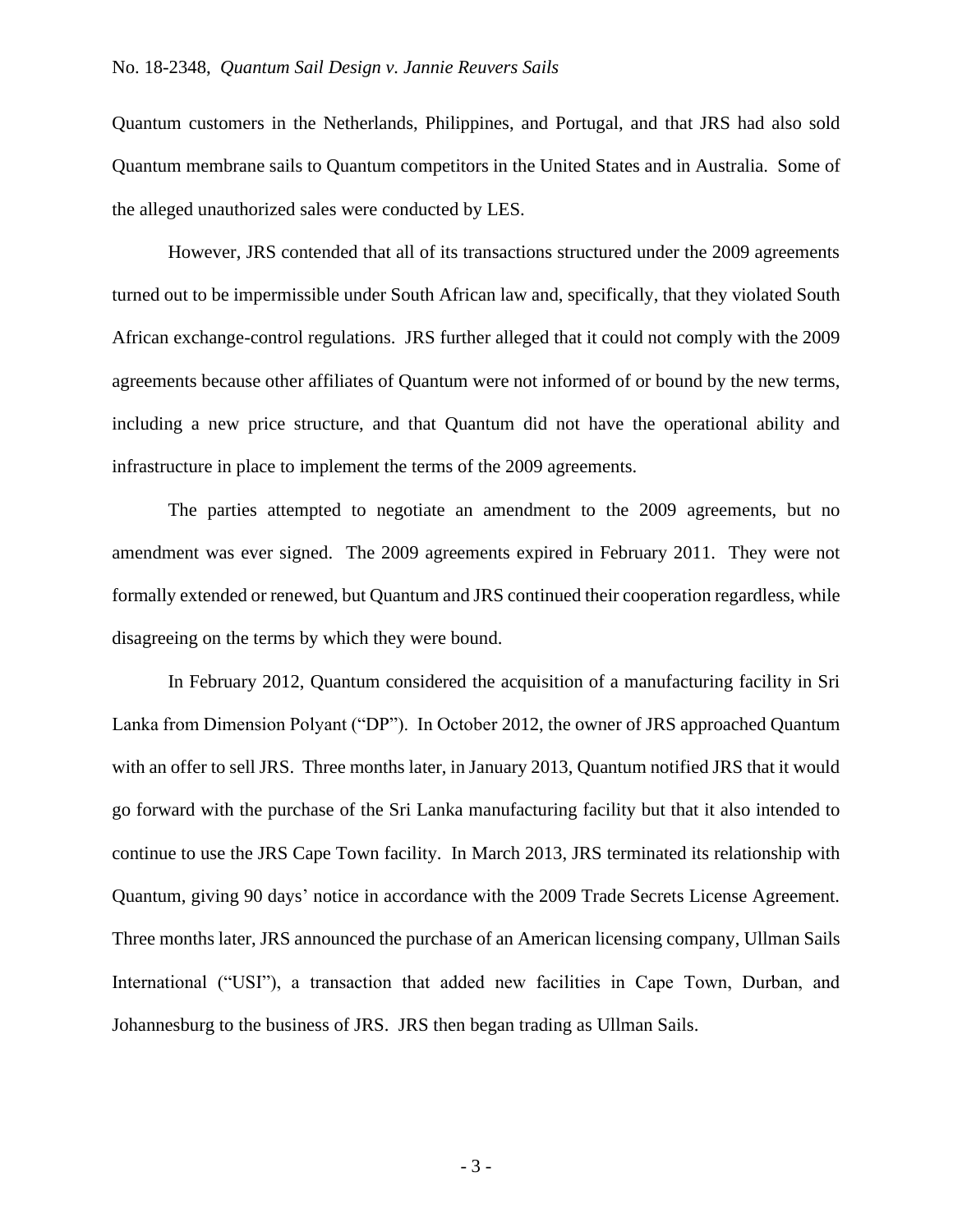Quantum alleged that JRS continued to use Quantum's trade secrets in violation of the Trade Secret License Agreement, that it manufactured membrane sails unlawfully under the trade name of Ullman Sails, and that USI had been unable to produce membrane sails prior to joining forces with JRS. Quantum further alleged that, over time, JRS had downloaded from Quantum's servers more than a thousand sail designs, many of which were for sails never built in South Africa, which was JRS's licensing region.

On August 14, 2013, Quantum filed suit in the Western District of Michigan. It sued JRS, LES, Sail Design Company ("SDC"), an alleged affiliate of JRS in Cape Town, South Africa, USI, a California corporation, and Jannie Reuvers, the alleged owner of JRS and USI. The action alleged the following counts: (I) breach of the 2009 International Affiliates Licensee Agreement by JRS; (II) breach of the 2009 Trade Secret License Agreement by JRS; (III) violation of the Michigan Uniform Trade Secrets Act by all defendants; (IV) trademark infringement, unfair competition, and/or false designation of origin against JRS and USI; and (V) statutory theft, embezzlement, and/or conversion against JRS, Reuvers, and USI.

On October 15, 2013, JRS filed its answer and counter-complaint alleging claims for: (I) account stated; (II) common-law conversion; (III) statutory conversion; (IV) declaratory relief; (V) breach of contract; (VI) action for the price pursuant to U.C.C. § 2-709; and (VII) tortious interference with contracts and commercial expectancies.

Defendants USI, SDC, and Reuvers were dismissed for lack of personal jurisdiction. A stipulation and order dismissed Complaint Counts IV and V with prejudice. The district court dismissed Count III of the Complaint with prejudice by granting a motion to narrow the issues, which the court treated as a motion for summary judgment. After the dismissals, two counts of the Complaint remained: Counts I and II (breach of the International Affiliates Licensee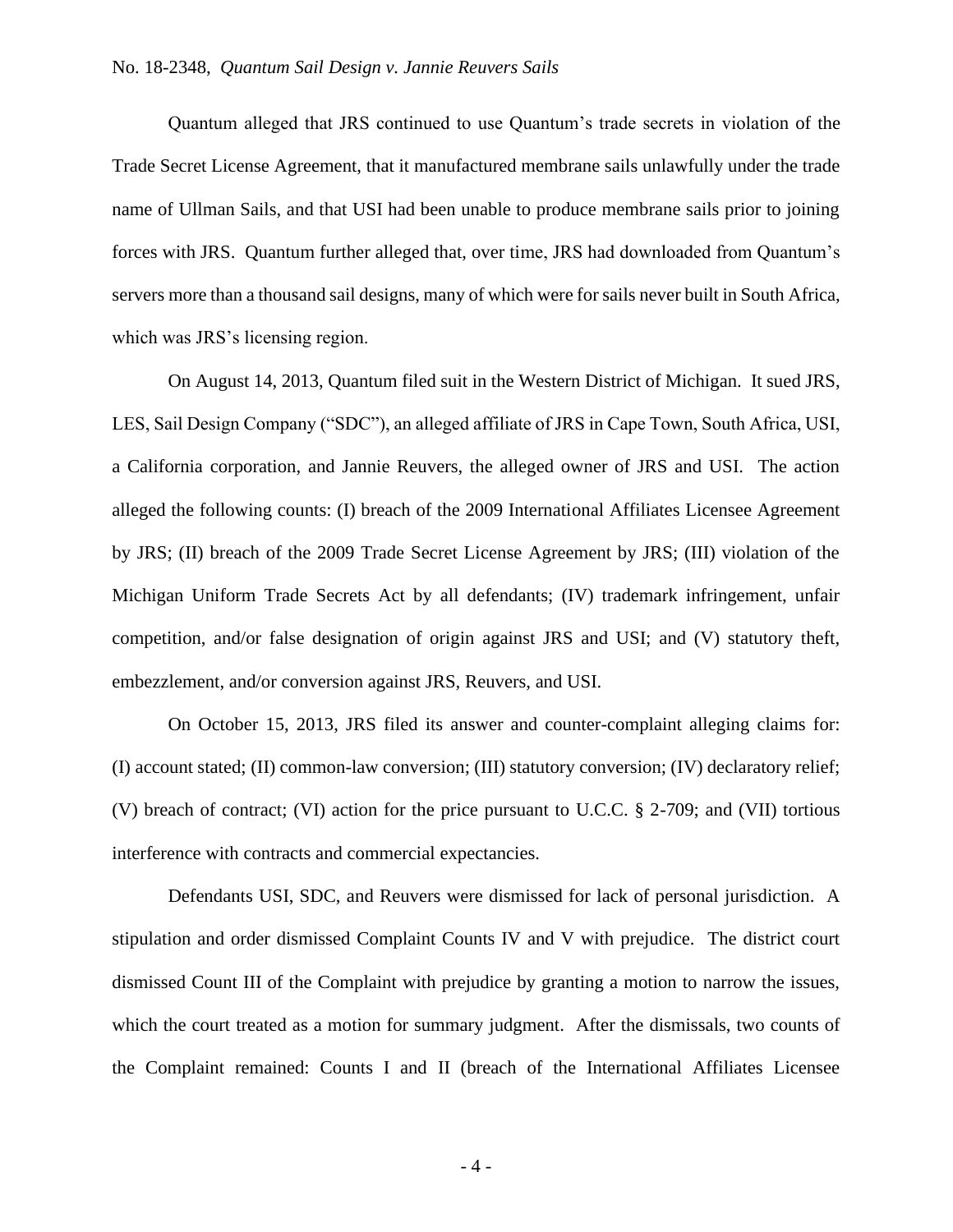Agreement and breach of the Trade Secret License Agreement). The district court eventually granted Quantum's motion for summary judgment as to those two counts on April 10, 2018.

As for JRS's counterclaims, count III was dismissed with prejudice by stipulation and order. The district court dismissed counts II and VI on motion on April 10, 2018. Counts IV, V and VII were dismissed by stipulation only after JRS was granted on April 10, 2018 summary judgment on count I, account stated, which was the subject of further proceedings detailed below.

On September 1, 2015, the district court entered a stipulated order authorizing appointment of a Master pursuant to Federal Rule of Civil Procedure 53. A stipulated order appointing a Master followed three days later. The Master was authorized to perform an accounting and prepare a written report with recommended findings of fact on two issues: (1) royalties owed by JRS to Quantum under the license agreement, if any (Count I of the Complaint), and (2) the amount Quantum owed JRS on account stated, if any (count I of JRS's counterclaims).

On October 27, 2015, Quantum filed under seal a motion for sanctions, alleging that Jannie and Belinda Reuvers had engaged in discovery violations and that they had submitted a false affidavit and false documents to the Master. The motion was triggered by Quantum's discovery of certain unreported or underreported transactions between LES and Quantum's Norwegian affiliate.

The district court entered on January 29, 2016 an order amending the stipulated order appointing and authorizing the Master, instructing the Master "to determine whether Defendant JRS: (a) properly produced all records pertaining to royalties owed Plaintiff under the 2009 License Agreement; and (b) submitted false invoices to the Master for purposes of the accounting" and, if the Master determined that JRS had engaged in such violations, to "presume that JRS engaged in a similar pattern or practice with regard to all of its other customers without requiring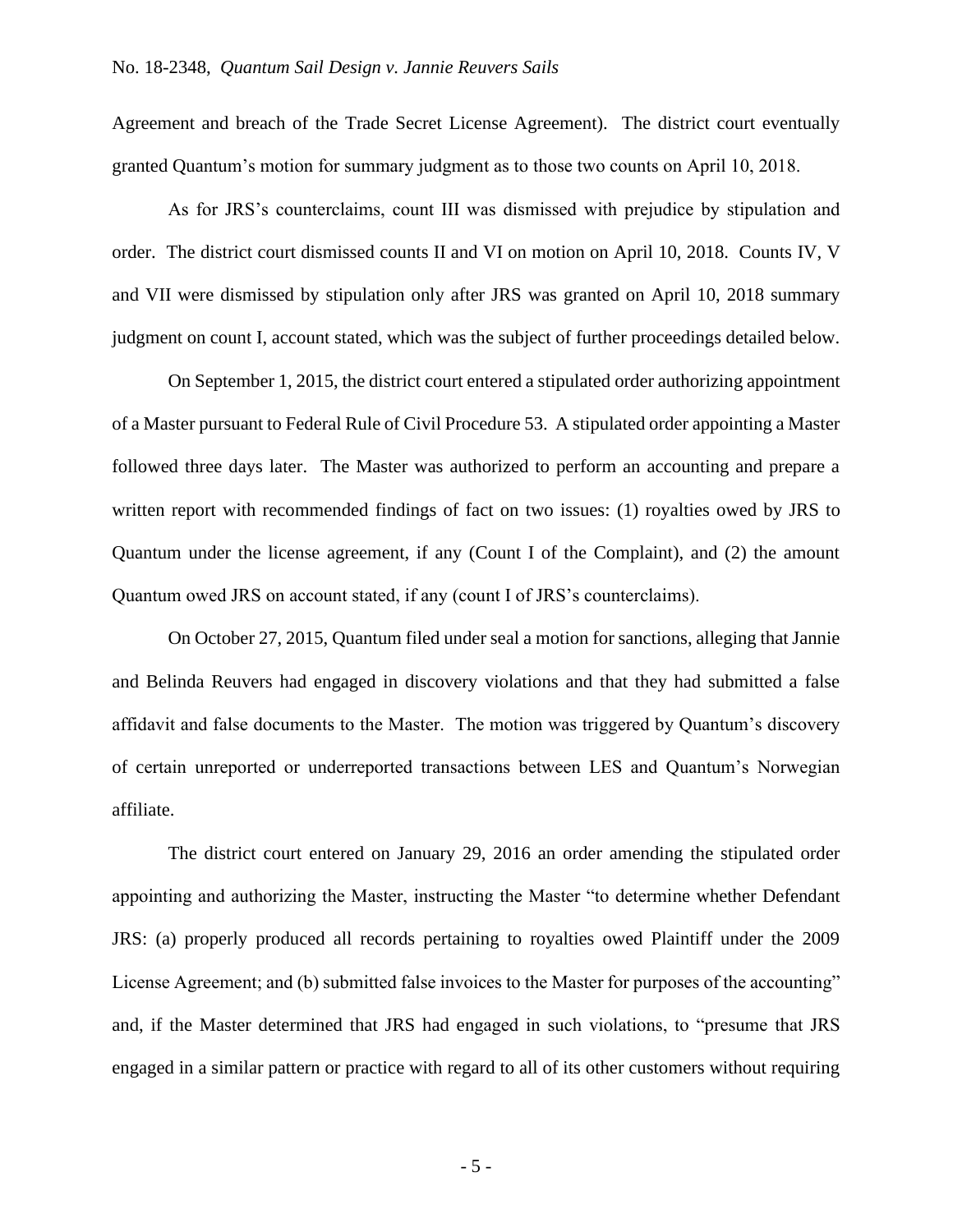supporting proof from Plaintiff." The order offered JRS an opportunity to "rebut such presumption by producing evidence that its records for any given customer are true and accurate and reflect legitimate transactions not subject to royalties." Absent such rebuttal, the district court authorized the Master to "adopt any reasonable formula for calculating underreported and unreported transactions subject to royalties based on the evidence presented to the Master." The district court also dismissed Quantum's motion for sanctions as moot.

The Master subsequently conducted proceedings and, on January 30, 2017, issued the Master's Report, which was filed under seal on March 8, 2017. A year later, on April 10, 2018, the district court issued an order with respect to the two remaining counts of the Complaint, Counts I and II (breach of the International Affiliates Licensee Agreement and breach of the Trade Secret License Agreement), which were the subjects of cross-motions for summary judgment. The district court entered judgment for Quantum on both counts. However, the district court reserved its ruling on damages pending findings by the Master. The district court also conditionally granted Quantum's renewed motion with respect to monetary sanctions pending receipt of additional information from Quantum as to the requested amount. In addition, the district court granted summary judgment on count I of JRS's counterclaim, account stated, in the amount of \$580,228.55.

The Master's Report set royalties due Quantum at the rates of 8% for transactions with affiliates or conducted as fleet sales and 15% for other transactions within JRS's sales territory. After considering various rates for damages for transactions conducted by JRS outside of its sales territory, including 25%, the Master's Report set damages as a measure of lost profits reflecting mark-up at the rates of 22.5% for transactions with affiliates and 35% for transactions with nonaffiliates. The district court ultimately adopted 22.5% as the rate for damages.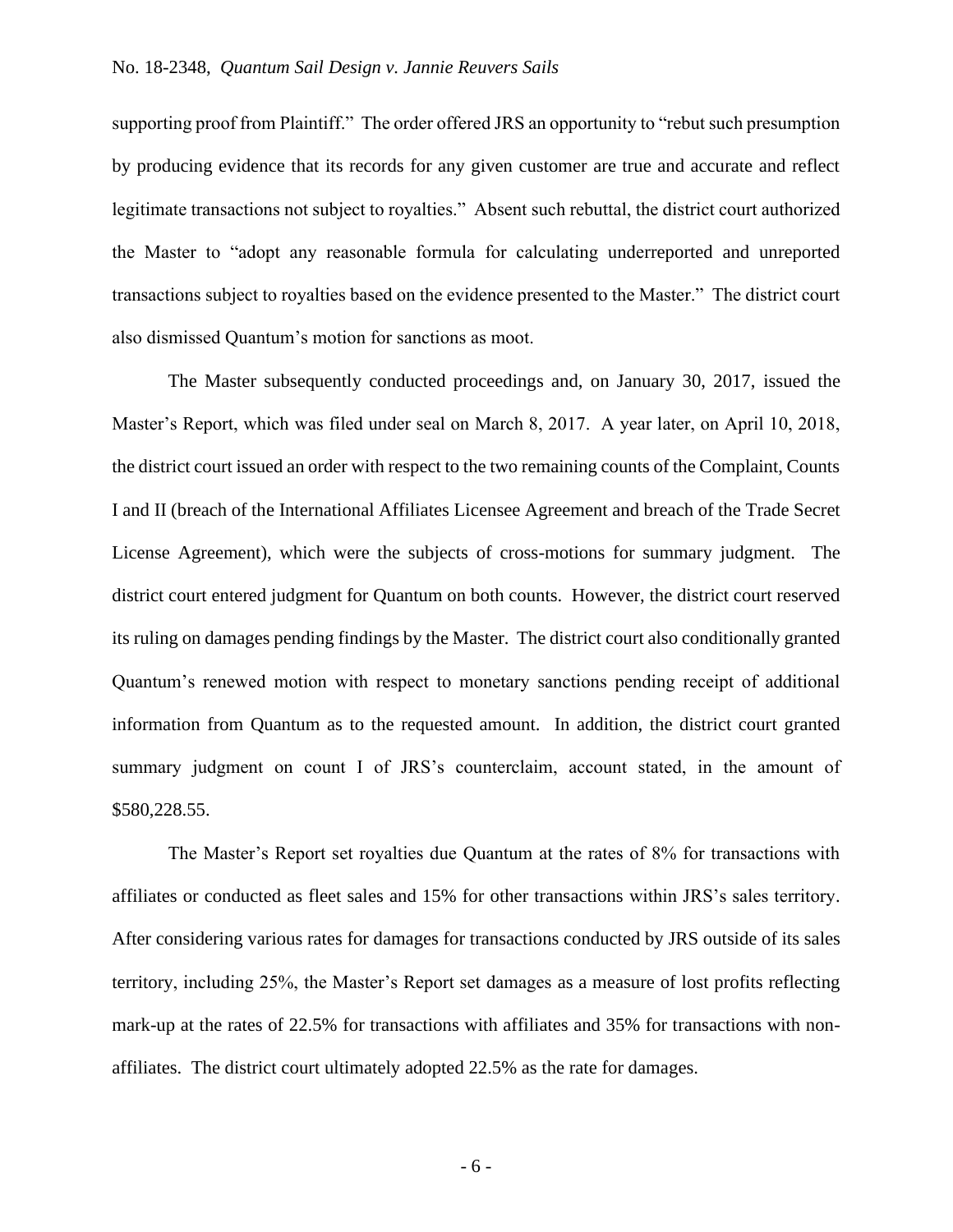## No. 18-2348, *Quantum Sail Design v. Jannie Reuvers Sails*

Following briefing on the Master's Supplemental Report, the district court entered summary judgment against JRS and LES, awarding Quantum damages, sanctions and pre- and post-judgment interest in the amount of \$2,521,754.88 after deducting \$580,228 awarded to JRS on count I of its counterclaim. The judgment amount included \$312,439 in monetary sanctions imposed against JRS and non-defendants Jannie Reuvers and Belinda Reuvers. The sanctions amount consisted of costs and attorney's fees related to discovery, including payments made by Quantum to the Master. The damages consisted of lost profits based on a 22.5% profit margin, or markup, on sales that had been underreported or not disclosed to Quantum by JRS.

JRS now timely appeals from the summary judgment as to Counts I and II of the Complaint, breach of the International Affiliates Licensee Agreement and breach of the Trade Secret License Agreement. JRS does not appeal the disposition of its counterclaims.

#### **II. ANALYSIS**

#### **A. Standard of Review**

We have jurisdiction pursuant to 28 U.S.C. § 1291 over an appeal from the district court's summary judgment. This court reviews *de novo* the district court's grant of summary judgment. *Blackmore v. Kalamazoo Cnty*., 390 F.3d 890, 894 (6th Cir. 2004). Summary judgment is appropriate "if the movant shows that there is no genuine dispute as to any material fact and the movant is entitled to judgment as a matter of law." Fed. R. Civ. P. 56(a). In evaluating the evidence, we draw all reasonable inferences in favor of the non-moving party. *Donald v. Sybra, Inc.*, 667 F.3d 757, 760 (6th Cir. 2012). But a mere scintilla of evidence in support of JRS's position will be insufficient for it to survive summary judgment. *Anderson v. Liberty Lobby, Inc*., 477 U.S. 242, 252 (1986). There must be enough evidence on which a jury could reasonably find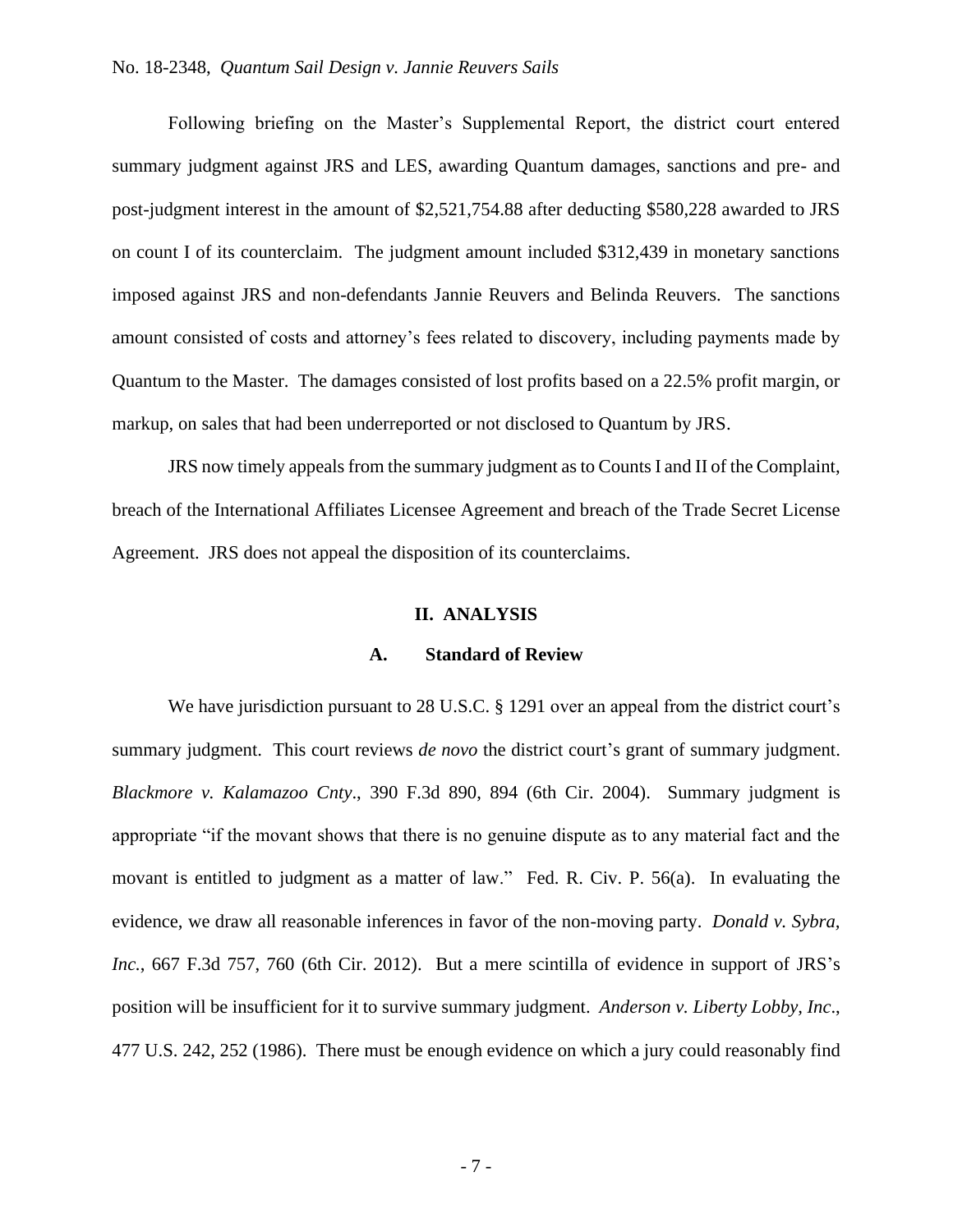for JRS. *Ibid*. The inquiry is therefore whether reasonable jurors could find by a preponderance of the evidence that JRS is entitled to a verdict in its favor. *Ibid.* 

The Supreme Court, exercising original jurisdiction over controversies between states, treats a Master's findings of fact with "respect and a tacit presumption of correctness" although, in reviewing objections to such factual findings, the Court "assume[s] 'the ultimate responsibility for deciding' all matters." *Kansas v. Nebraska*, 574 U.S. 445, 453 (2015) (quoting *Colorado v. New Mexico*, 467 U.S. 310, 317 (1984)). "A master's findings, to the extent adopted by the court, must be considered the court's findings." Fed. R. Civ. P. 52(a)(4). Further, a district court's "[f]indings of fact, whether based on oral or other evidence, must not be set aside unless clearly erroneous . . . ." Fed. R. Civ. P. 52(a)(6). *See also Pullman–Standard v. Swint*, 456 U.S. 273, 287 (1982). But this standard does not apply to conclusions of law, and "if a district court's findings rest on an erroneous view of the law, they may be set aside on that basis." *Pullman–Standard*, 456 U.S. at 287. Therefore, "[w]e review de novo the legal conclusions that underlie a district court's evidentiary ruling." *Rockies Exp. Pipeline LLC v. 4.895 Acres of Land, More or Less*, 734 F.3d 424, 429 (6th Cir. 2013).

"A finding is 'clearly erroneous' when[,] although there is evidence to support it, the reviewing court on the entire evidence is left with the definite and firm conviction that a mistake has been committed." *Anderson v. City of Bessemer City*, 470 U.S. 564, 573 (1985) (quoting *United States v. U.S. Gypsum Co*., 333 U.S. 364, 395 (1948)). "In applying the clearly erroneous standard to the findings of a district court sitting without a jury, appellate courts must constantly have in mind that their function is not to decide factual issues de novo." *Zenith Radio Corp. v. Hazeltine Research, Inc*., 395 U.S. 100, 123 (1969). "The authority of an appellate court, when reviewing the findings of a judge a well as those of a jury, is circumscribed by the deference it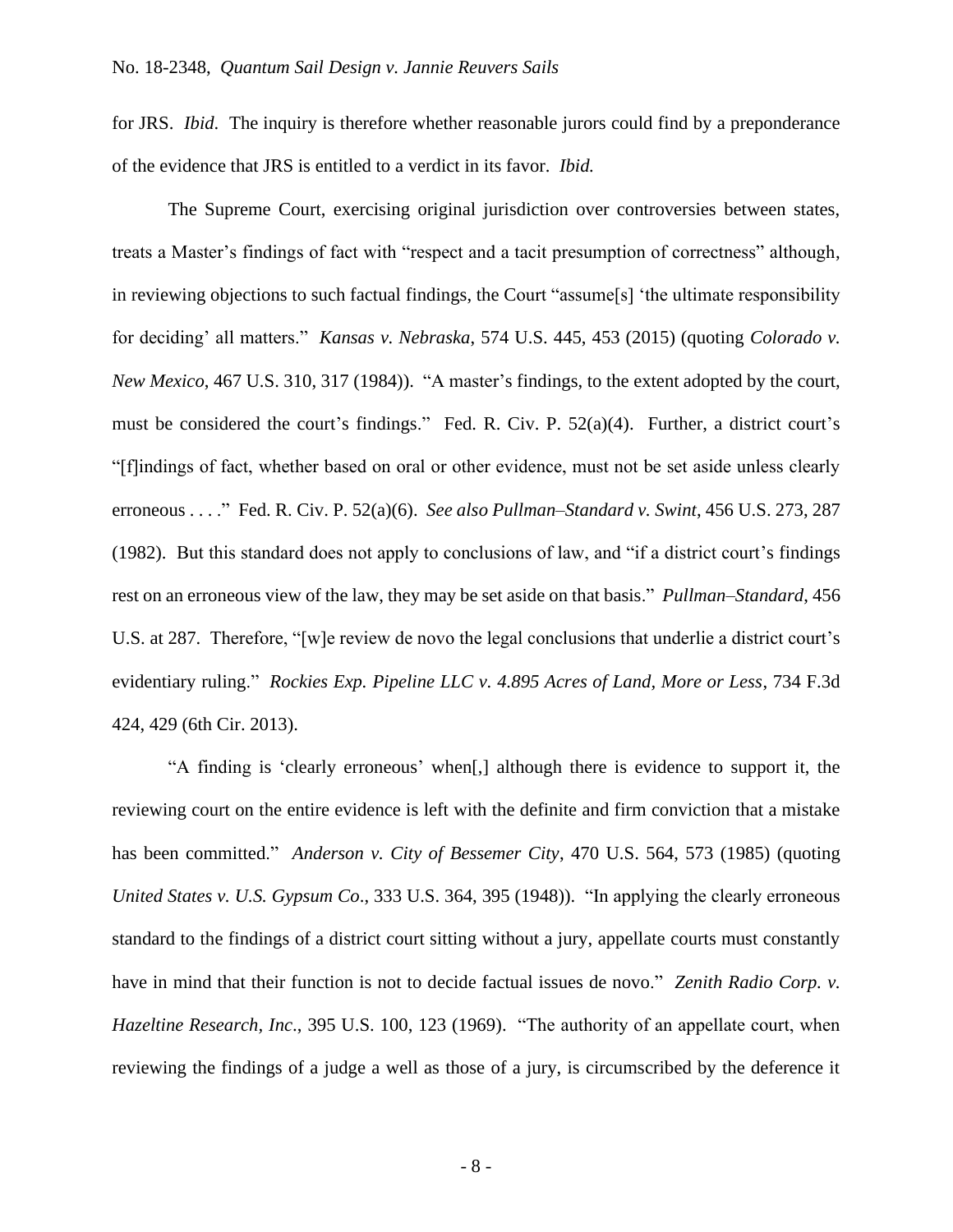must give to decisions of the trier of the fact, who is usually in a superior position to appraise and weigh the evidence." *Ibid*. "Where there are two permissible views of the evidence, the factfinder's choice between them cannot be clearly erroneous." *Anderson*, 470 U.S. at 574.

## **B. District Court's** *De Novo* **Review of the Master's Finding of Fact**

JRS alleges that the district court failed to perform a *de novo* review of the Master's findings of facts, and that the judgment should therefore be vacated and the case remanded.

Federal Rule of Civil Procedure  $53(f)(1)$  allows the district court, after giving the parties notice and opportunity to be heard, to "adopt or affirm, modify, wholly or partly reject or reverse, or resubmit to the [M]aster with instructions" a Master's report. If the parties object to the Master's findings, "[t]he court must decide de novo all *objections* to findings of fact made or recommended by a [M]aster, unless the parties, with the court's approval, stipulate" either that "the findings will be reviewed for clear error," or that the findings of a Master will be final. Fed. R. Civ. P. 53(f)(3) (emphasis added). The court must also "decide de novo all objections to conclusions of law made or recommended by a [M]aster." Fed. R. Civ. P. 53(f)(4). In reviewing objections to a Master's findings of fact, the court extends to the Master's factual findings "respect and a tacit presumption of correctness," but it "conduct[s] an 'independent review of the record,' and assume[s] 'the ultimate responsibility for deciding' all matters." *Kansas v. Nebraska*, 574 U.S. at 453 (quoting *Colorado v. New Mexico*, 467 U.S. at 317) (overruling all objections and adopting the Master's recommendations).

Contrary to the allegations made by JRS on appeal, the district court was not required to perform *de novo* review of the entire Master's Report. Rather, Federal Rule of Civil Procedure 53(f)(3) requires *de novo* review only of objections to the findings of fact included in the Master's Report. JRS and Quantum also did not stipulate to apply the clear error standard of review of the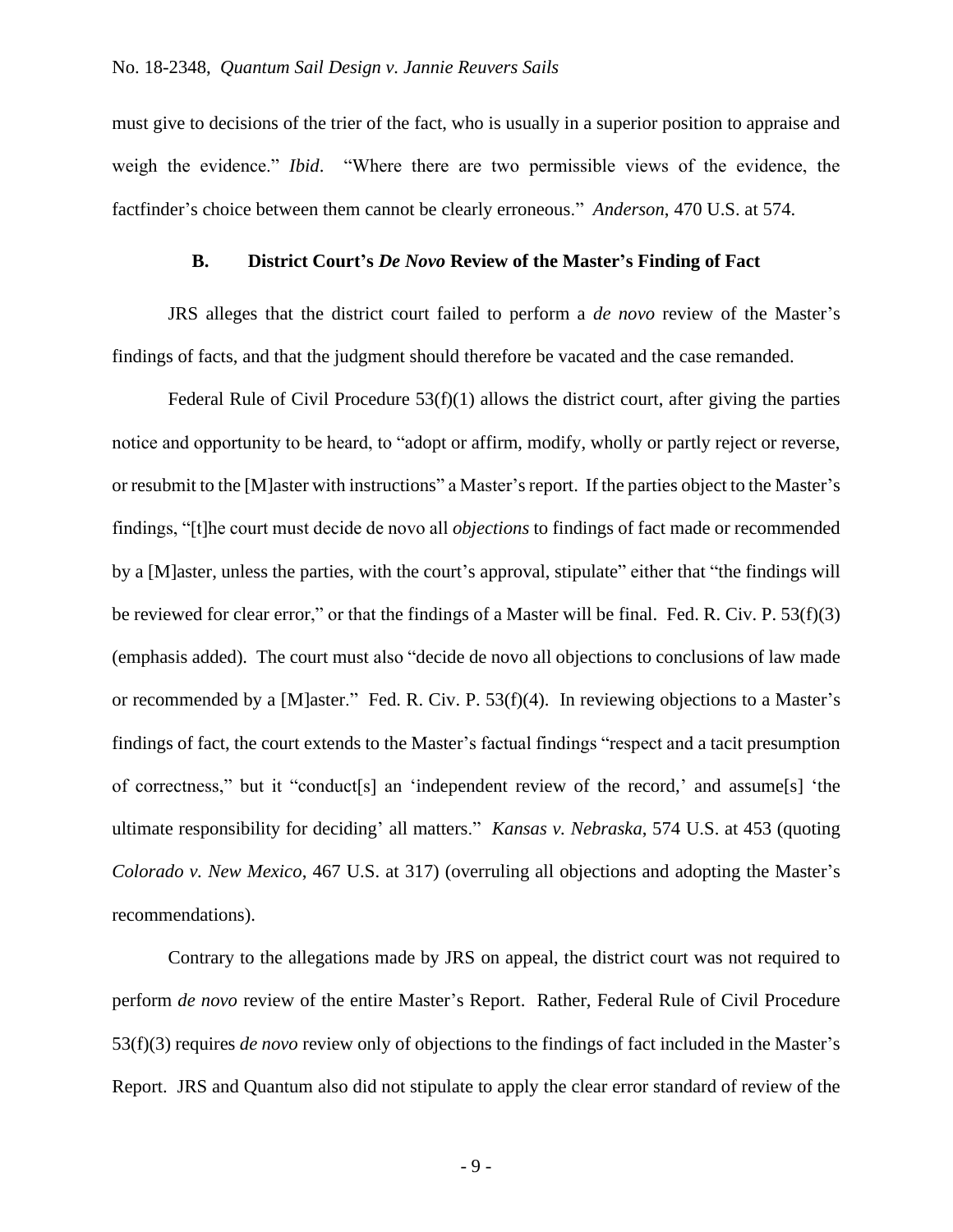Master's findings, and they did not stipulate to treat the findings of the Master as final. *See* Fed.

R. Civ. P. 53(f)(3)(A) and (3)(B). Thus, in reviewing the objections *de novo*, the district court was

entitled to rely on the Report's "presumption of correctness." *Kansas*, 574 U.S. at 453.

After the initial Master's Report of January 30, 2017 was issued, JRS filed a brief regarding

the Master's Report. But instead of proposing specific amendments to the Report and stating its

reasons for them, JRS's brief merely described the instances where it disagreed with the Report,

at most proposing to strike or correct certain numerical figures contained in the Report. *See*, e.g.:

At the behest of the Plaintiff's counsel the report went on to calculate the LE invoices<sup>1</sup> at not just 8% or 15%, but at a "damages" level of 22.5%, totaling \$2,287,128.92 (Master's Report, ¶3.1.3). *This figure is calculated by applying 22.5% as the royalty rate of the LE invoices referenced above*. That number is \$2,545,690.00. To arrive at the final 22.5% figure of \$2,287,128.92 the Master subtracted the TUI adjustment of \$258,562.00. *This calculation has no correlation to the express terms of the IALA*. The Master, at the insistence of Plaintiff's counsel, simply upped the royalty percentage as it relates to the LE invoices. The Master goes on to calculate the figure again at 35% (\$3,701,402.92). These calculations are called "loss of profit/damages" in the report. It is unclear why this calculation was even made. This Court's orders did not direct the Master to apply these figures, and the Master himself admits that the calculations were done only after speaking with Plaintiff's counsel.

The table on page 131 of the Report *adds* these "lost profits/damages" to the "royalties." (Master's Report, ¶ 5.17.5.) This is incorrect. The 22.5% and 35% figures are just an extension of the 8% and 15% calculations. . . .

This Court can cut through all of this confusion by referring back to the IALA itself and striking the top row of the chart with the  $22.5\%$  and  $25\%$  figures.<sup>2</sup> The IALA simply does not provide for royalties at these rates and there is certainly no justification for adding these figures to the 8% and 15% figures to arrive at the distorted totals displayed across the bottom row of the table. Under no circumstances should the Court use any of the higher "royalty" rates (22.5%, or 35%). . . . The IALA does not contain royalty rates above 15%. Further, the sales at issue were OEM/fleet sales that provide for a royalty rate of 8%, not a higher figure of 15% that was intended for individual orders.

(alterations in original) (footnotes added).

<sup>&</sup>lt;sup>1</sup> "LE invoices" refer to invoices associated with transactions conducted through LES bank accounts in various currencies.

<sup>&</sup>lt;sup>2</sup> The initial Master's Report considered a range of rates for calculating damages.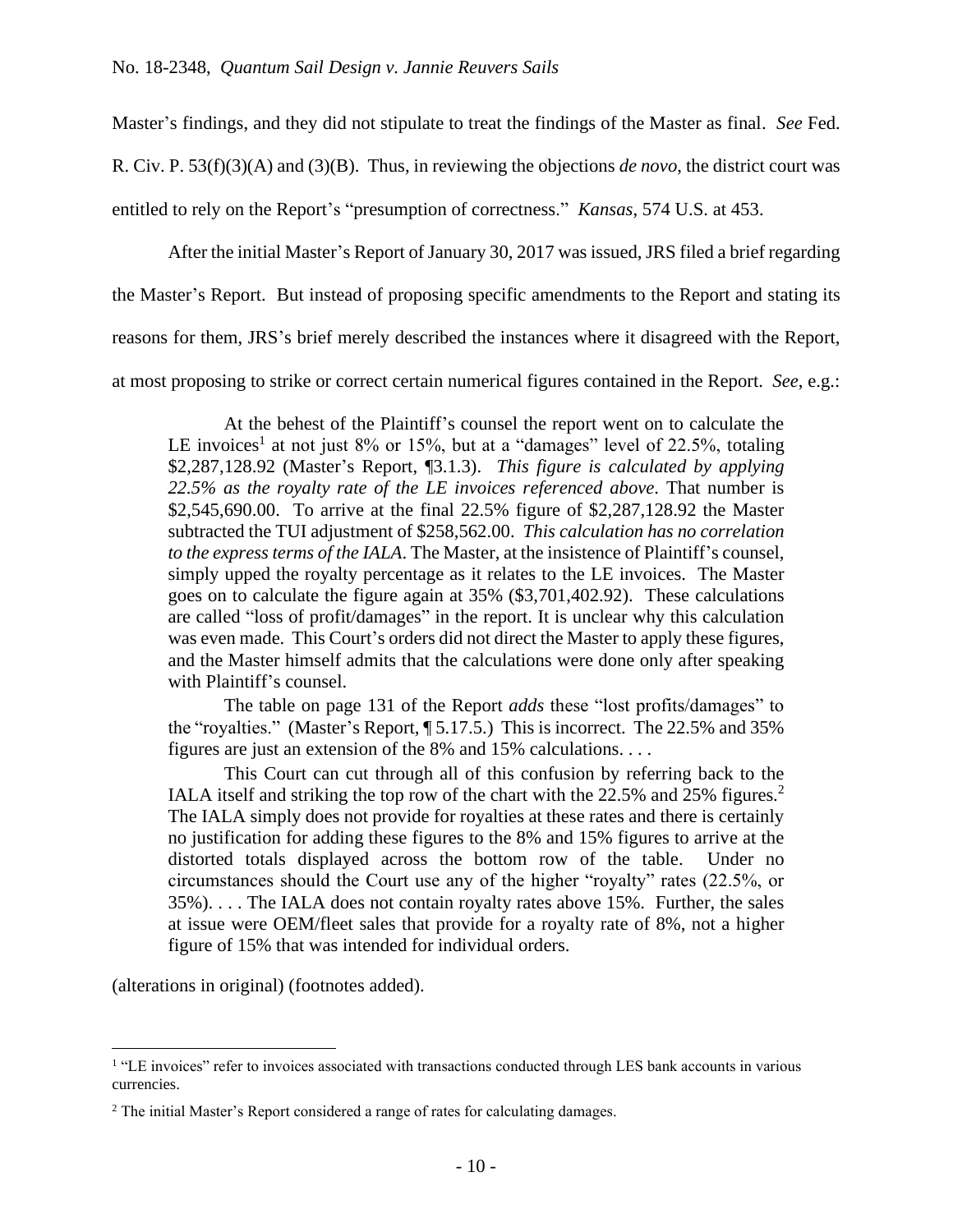Regarding the high-end assessment of royalty damages in the Master's Report, JRS argued that "[t]his figure is based on the Master's November 16 forensic numbers for the LE invoices at the IALA's royalty rate of eight percent . . . . It's Defendants['] position that there are still outstanding issues that will ultimately lead to the reduction of this figure."

Finally, JRS proposed the following corrections:

The Master's Report found that the current balance on the open trade account owed to JRS by [Quantum] is \$580,228.55. (Master's Report, ¶ 5.7.3). In addition to the unpaid invoices there are Trade Secret fees that [Quantum] improperly deducted from the trade account that total \$215,000.00. (Master's Report, ¶ 5.7.6). The fees were taken by [Quantum] for "trade secrets" that JRS never received. Finally, there is an additional \$119,000 in fees that [Quantum had] deducted from the amounts due to JRS and paid to [itself]. (Master's Report, ¶ 5.7.7). . . . This figure must be deducted from the high end royalty figure of \$1,119,815.25. After the set[-]off the amount owed by JRS to [Quantum] would be *\$205,586.70.*

However, JRS also stated in its brief addressing the Master's Report that it intended to file

a motion to dismiss based on the determinations in that Master's Report, which implies an

acceptance of its findings.

Quantum, on the other hand, clearly noted its objections to the Master's Report in its brief

in support of its motion for summary judgment and formally requested six specific modifications

to the Master's Report. For example, Quantum addressed the issue of the 22.5% damage rate as

follows in its fifth request for modification of the Master's Report:

However, the Master Exceeded his mandate by recommending which scenario is the correct one. In that regard, Quantum notes that the Master has not articulated why 8% is the appropriate royalty rate rather than 15%. As noted by the Master throughout the report, the 8% rate was only available on OEM transactions and on transactions with TUI Marine.

If the Court concludes, as a legal matter, that 15% rate is the appropriate rate, Quantum will forego its claim that its lost profits should be measured at its net profit (30.3%) rather than the 22.5% rate. In that scenario (Column 3 in paragraph 5.17.5), the Master's calculations yield a combined royalty/damage figure of \$3,056,787 (\$2,287,129 plus \$1,685,566 minus \$915,908).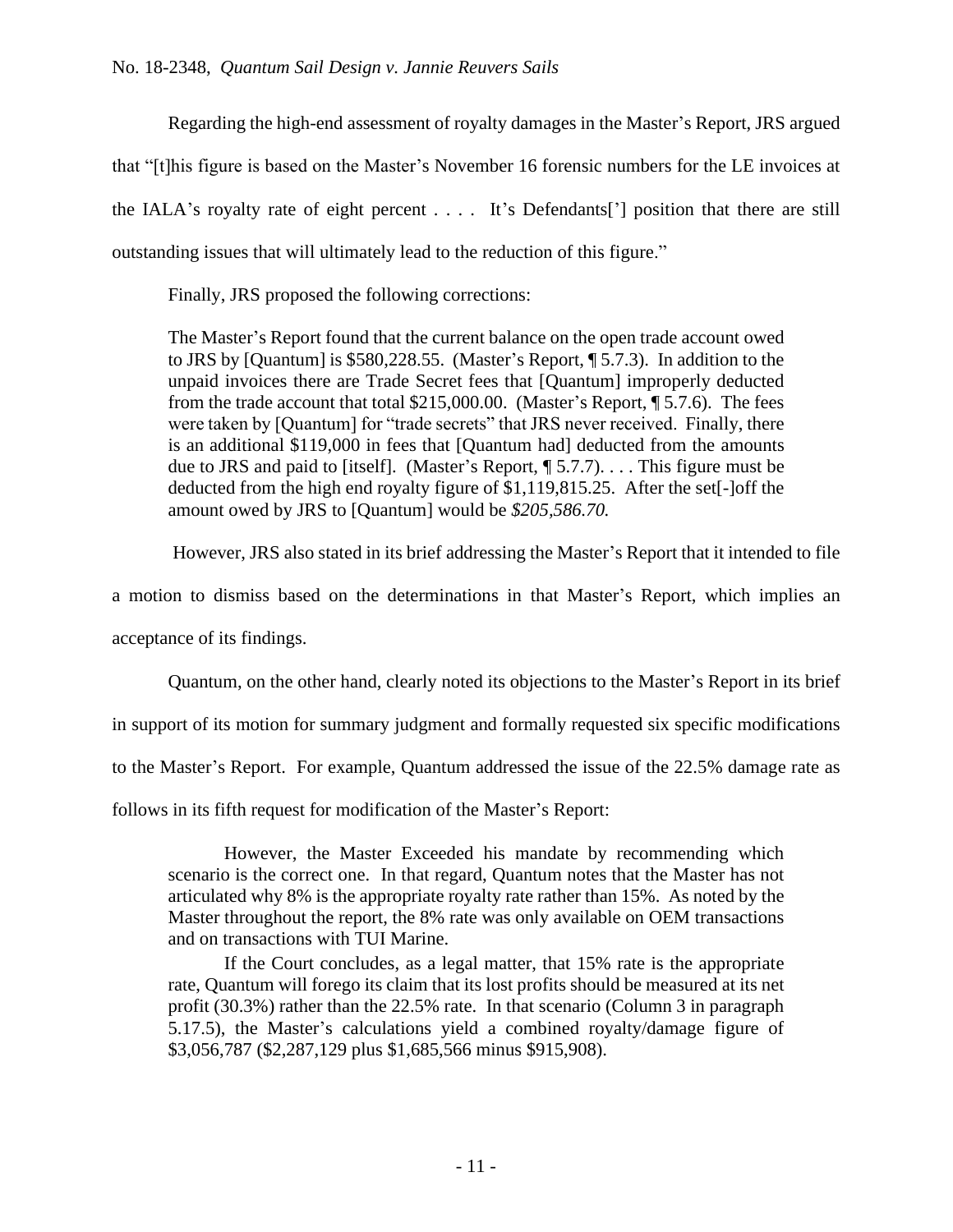Quantum then proceeded to list specifically which paragraphs of the Master's report should be stricken or amended.

In its ruling on cross-motions for summary judgment and on plaintiff's motion for sanctions, the district court reviewed the pending requests for modifications. It noted that JRS had failed to provide specific responses to Quantum's requested modifications and amendments. However, the district court stated that it had nevertheless reviewed the parts of the Master's Report to which Quantum requested modifications or amendments, and concluded that Quantum's requests had been proper. The district court then modified the Report accordingly. The district court proceeded to grant Quantum's motion for summary judgment but referred the matter back to the Master for clarification, deferring a ruling on damages pending a response from the Master. The court sought clarification on a number of issues, including some that had been raised by JRS (e.g., "[t]he 22.5% and 35% figures are just an extension of the 8% and 15% calculations. . . ."). The questions resubmitted to the Master by the ensuing district-court order were, in particular:

(1) whether the calculations in paragraph 5.17.5 of the Report for royalties and damages are based on the same transactions and LE series invoices, i.e., whether the royalty rates (8%, 15%) and the damage rates (22.5% and 35%) are applied to the same or different transactions; and (2) whether the \$915,908 identified in paragraph 5.18.1.9 as mark-up that Defendant JRS collected on behalf of Plaintiff was previously credited to Plaintiff or whether such amount must still be deducted to reduce the amount owing to Plaintiff.

In the same opinion, the district court partly granted Quantum's renewed motion for sanctions against JRS and its owners for discovery fraud, including for providing the Master with fabricated invoices and for submitting false affidavits and false information in several filings with the court. The district court denied injunctive relief but granted monetary sanctions in the amount later set at \$312,439 in costs and attorney's fees; it also ordered the release to Quantum of \$343,636.74 held in escrow in the court's registry. Quantum was required to deposit \$339,000 in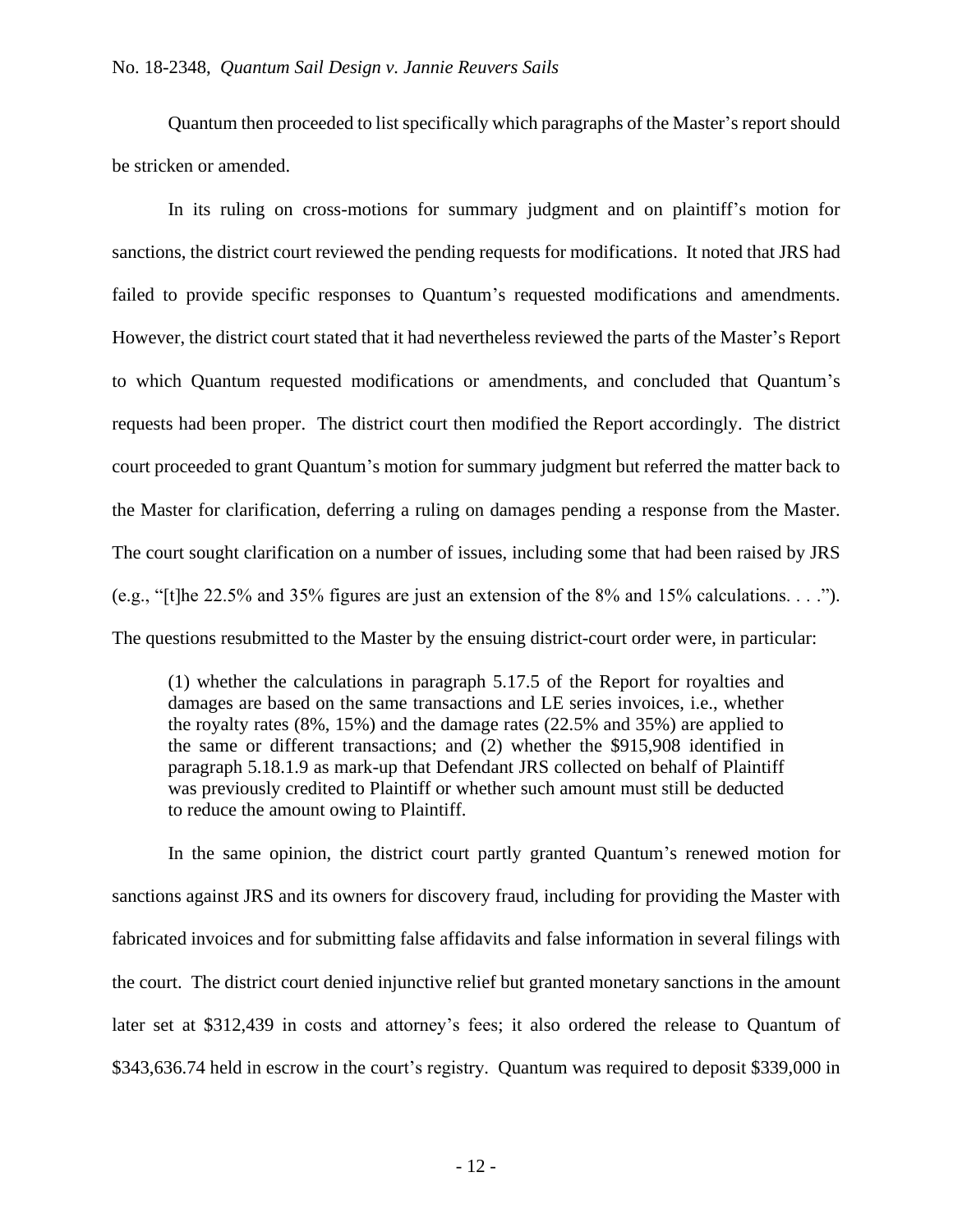escrow as security for payment to JRS of the amount claimed in count I of JRS's countercomplaint, pursuant to an agreement between the parties and an order of the district court granting JRS's motion for entry of a protective order to limit discovery.

JRS now alleges that the district court failed to perform *de novo* review of the Master's finding of facts. But the district court was only required to review *de novo* any objections to the Master's Report. JRS's allegation as to the initial Master's Report fails on procedural grounds, because JRS had not objected to Quantum's proposed amendments to the Report. The district court noted the following regarding JRS's stance on referring disputed matters back to the Master:

The Court notes that Defendants suggest that the Court refer the Report back to the Master to resolve Quantum's objections. Because it is the Court's responsibility to address objections in the first instance, Defendants' failure to provide specific responses to Quantum's requested modifications provides the Court no basis to conclude that further analysis by the Master on these issues is necessary.

Regardless, the district court proceeded to review Quantum's objections, adopted them,

and referred some of the court's *other* questions to the Master for further clarification. The district

court also specified the standard under which it reviewed Quantum's requests for modification:

Pursuant to Federal Rule of Civil Procedure 53(f), a court must decide de novo all objections to a master's findings of fact, unless the parties stipulate for clear error review or that the master's findings will be final. Fed. R. Civ. P. 53(f)(3). Here, the Stipulated Order says that "the Master's findings shall not be final and this Court shall only apply a *de novo* standard of review." (ECF No. 169 at PageID.3080.).

The district court therefore did not fail to review *de novo* objections to the initial Master's

# Report.

Pursuant to the district court's order, the Master issued its Supplemental Report on May 2, 2018. Both parties filed briefs regarding the Master's Supplemental Report, and neither objected to its findings. Based on the Master's findings on the question submitted to it by the district court, "(1) whether the calculations in paragraph 5.17.5 of the Report for royalties and damages are based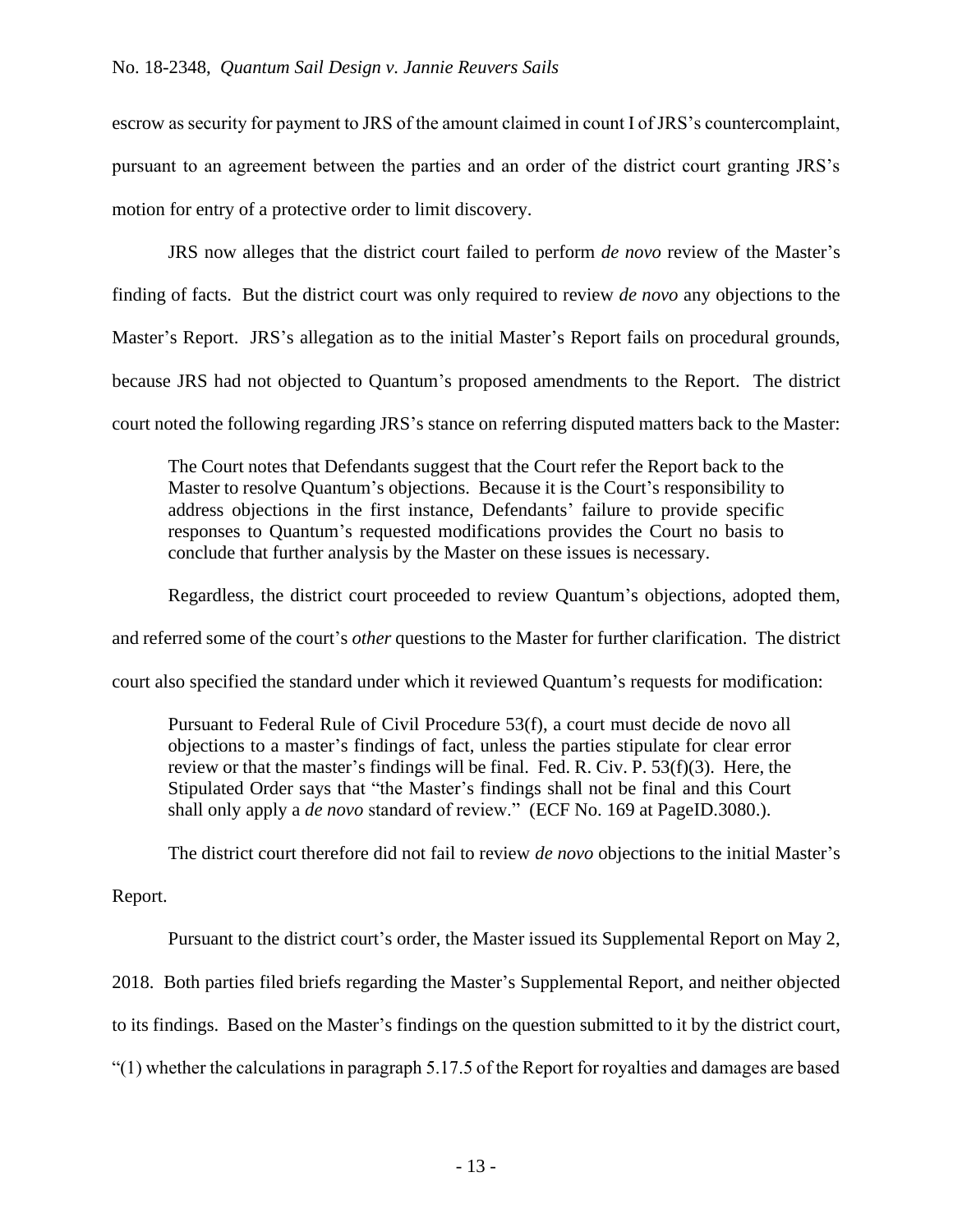on the same transactions as LE series invoices, i.e., whether the royalty rates (8%, 15%) and the damage rates (22.5% and 35%) are applied to the same or different transactions," the district court concluded that the calculations in ¶ 5.17.5 of the initial Master's Report had amounted to doublecounting of LE invoices, and it reduced Quantum's damages accordingly.

The parties disagreed on which rates to choose. The district court rejected JRS's request to return the question to the Master for further inquiry, because JRS had not used prior opportunities to clarify the issues regarding LE invoices, and had, in fact, failed to rebut allegations of discovery fraud as delineated in the Order Amending Stipulated Order Appointing and Authorizing Master Pursuant to Federal Rule 53, triggering the provision of the Order stating that "the Master may adopt any reasonable formula for calculating underreported and unreported transactions subject to royalties based on the evidence presented to the Master." The district court then applied to the disputed amounts the 22.5% damage rate proposed by Quantum. In so doing, the district court did not err by adopting Quantum's proposed rate: "even when the trial judge adopts proposed findings [prepared by a prevailing party] verbatim, the findings are those of the court and may be reversed only if clearly erroneous." *Anderson*, 470 U.S. at 572. *See also Kilburn v. United State*s, 938 F.2d 666, 672 (6th Cir. 1991) ("[Plaintiff] next argues that, because the district court adopted the defendant's findings of facts and conclusions of law, we should more closely scrutinize its factual findings. We disagree."); *Wooldridge v. Marlene Indus. Corp*., 875 F.2d 540, 544 (6th Cir. 1989) (finding support for special master's verbatim adoption of a defendant's proposed Findings and Conclusions because "all parties had equal opportunity to submit proposed reports for the special master's consideration and did so").

Consequently, the district court did not fail to review *de novo* any objections to the Master's Supplemental Report either, because neither party had filed such objections.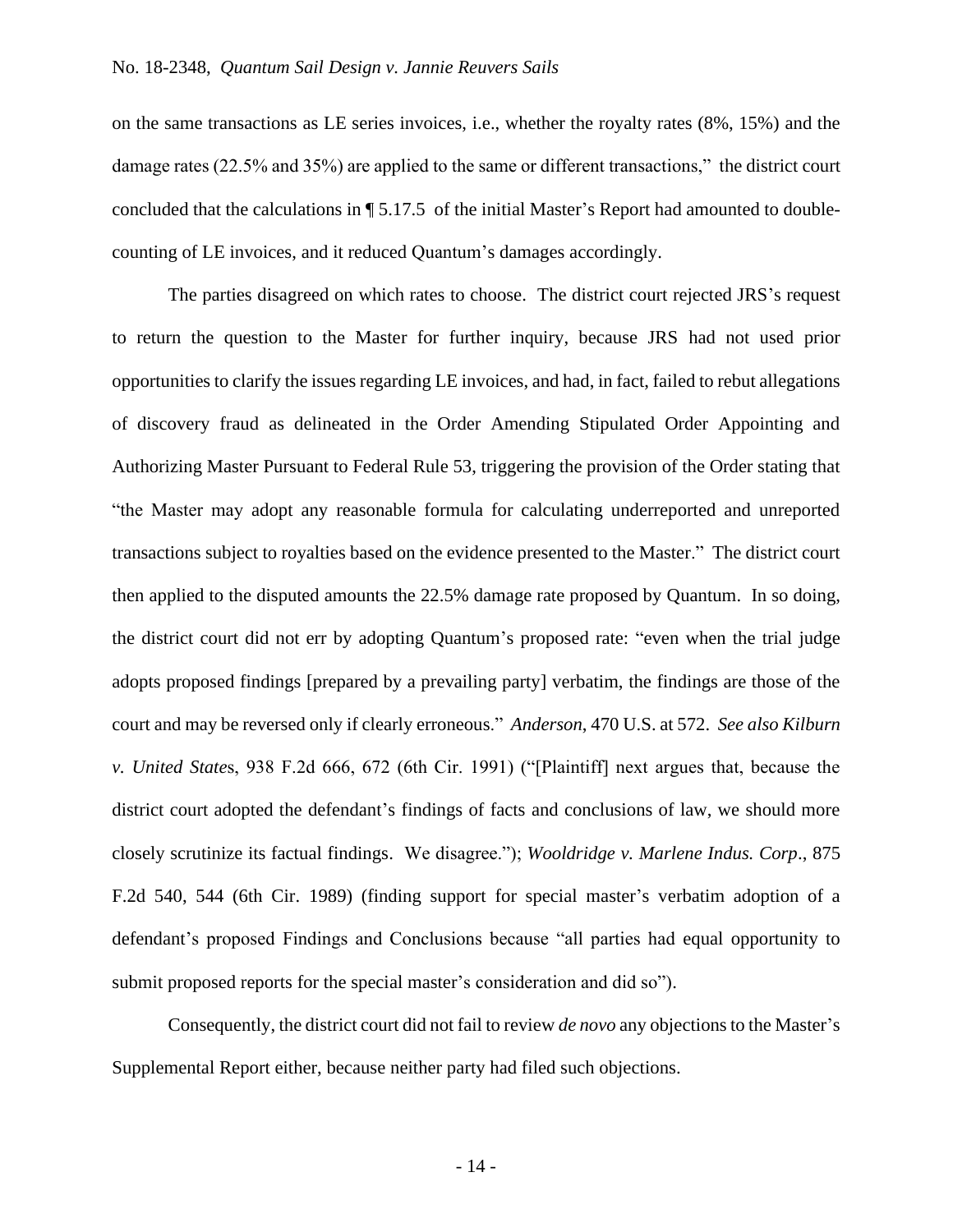## **C. The Scope of the Master's Mandate**

JRS alleges that the district court improperly accepted or adopted findings and recommendations that exceeded the scope of the Master's mandate. Specifically, JRS argues that the Order Amending Stipulated Order Appointing and Authorizing Master Pursuant to Federal Rule 53 resulted in an impermissible expansion of the Master's powers, because that order had not been stipulated to by the parties, which violates Federal Rule of Civil Procedure 53.

JRS now appears to argue that, because the order was not stipulated to by the parties, it was also not consented to by the parties, in violation of Federal Rule of Civil Procedure  $53(a)(1)(A)$ . But JRS overlooks the fact that the consent part is merely one of several statutory provisions that define the scope of a Master's appointment. A court may also appoint a Master to

hold trial proceedings and make or recommend findings of fact on issues to be decided without a jury if appointment is warranted by:

(i) some exceptional condition; or

(ii) the need to perform an accounting or resolve a difficult computation of damages . . . .

Fed. R. Civ. P.  $53(a)(1)(B)$ . Here, the appointment of the Master was warranted by the need to perform an accounting and a difficult computation of damages. For that reason alone, JRS's argument fails.

But JRS further alleges that the scope of the Master's duties was impermissibly expanded by the Order Amending Stipulated Order Appointing and Authorizing Master Pursuant to Federal Rule 53 by directing the Master to investigate charges related to Quantum's allegations of discovery violations by JRS, to wit, "to determine whether Defendant JRS: (a) properly produced all records pertaining to royalties owed Plaintiff under the 2009 License Agreement; and (b) submitted false invoices to the Master for purposes of the accounting" and, if these findings were not rebutted, to "adopt any reasonable formula for calculating underreported and unreported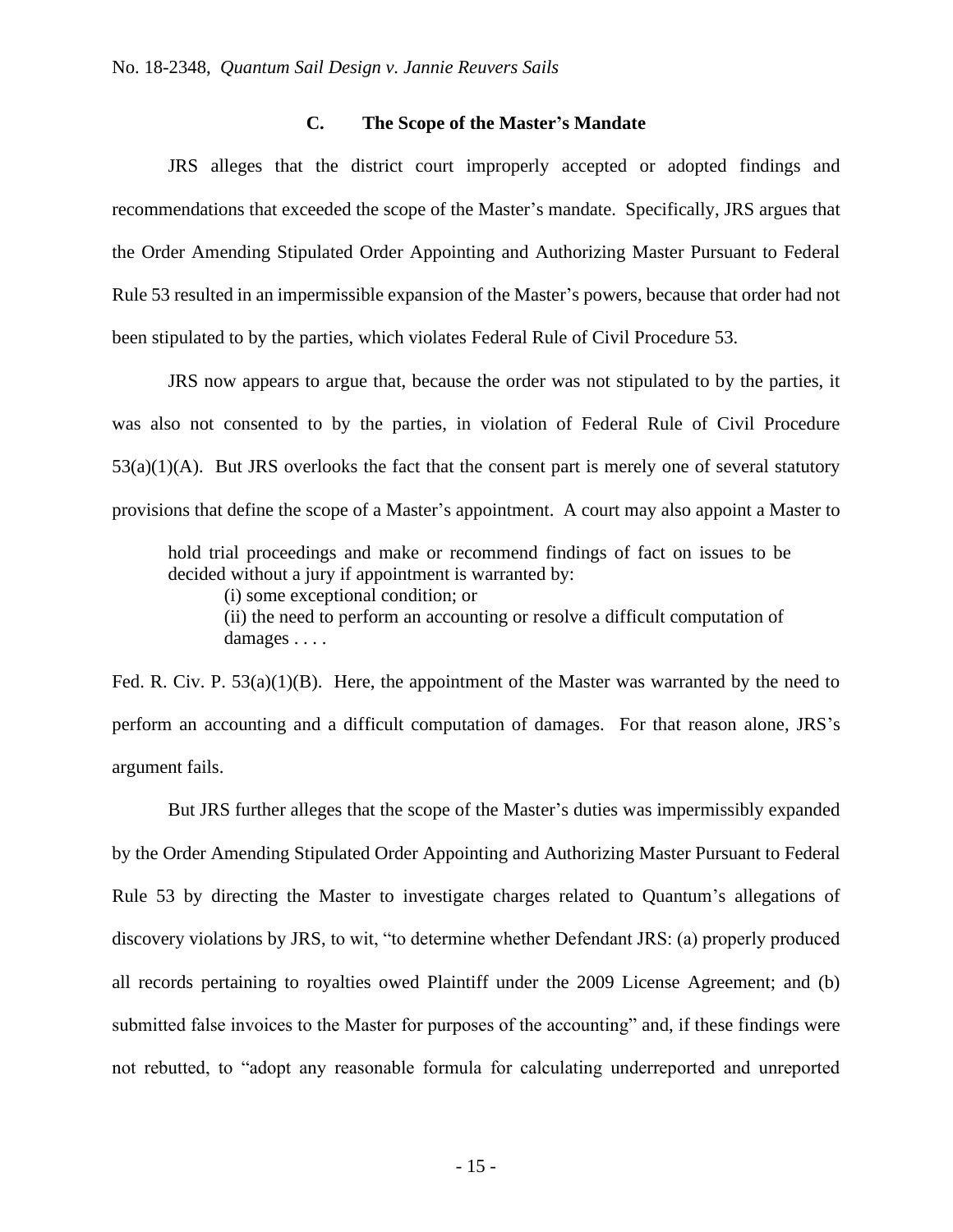transactions subject to royalties based on the evidence presented to the Master," which resulted in a calculation of damages.

JRS takes exception to delegating to the Master what JRS considers sanctions-related investigations, even though the factual accounting determinations regarding unreported transactions were, by logical extension, unquestionably within the scope of the Master's stipulated mandate. The stipulated order had directed the Master to conduct findings of fact on two issues: (1) royalties owed by JRS to Quantum under the license agreement, if any (Count I of the Complaint), and (2) the amount Quantum owed JRS on account stated, if any (count I of JRS's counterclaims).

However, the discovery of invoices fabricated by JRS and provided by JRS to the Master, as was submitted in Quantum's repeat motions for sanctions, changed the picture. Consequently, the first stipulated task of the Master, i.e., calculating royalties owed by JRS to Quantum, would not have been feasible without ascertaining which transactions—and in what amounts—were subject to such royalties in the first place. *See Perry Drug Stores v. NP Holding Corp*., 243 F. App'x 989, 998 (6th Cir. 2007) (per curiam) (holding that the Special Master had the authority to determine defendant's liability for attorney's fees where a stipulated order appointed the Special Master to determine "the issue of [defendant's] liability and damages" and the issue of liability for attorney's fees "clearly pertain[ed] to [defendant's] liability and damages").

JRS further alleges that the Master had acted *ultra vires* in calculating the damages owed by JRS to Quantum. When the district court granted summary judgment to Quantum, it reserved ruling on damages pending findings by the Master. Specifically, the district court ordered:

[P]ursuant to Fed. R. Civ. P. 53(f)(4), this matter is resubmitted to the Master to address the following issues: (1) whether the calculations in paragraph 5.17.5 of the Report for royalties and damages are based on the same transactions as LE series invoices, i.e., whether the royalty rates (8%, 15%) and the damage rates (22.5% and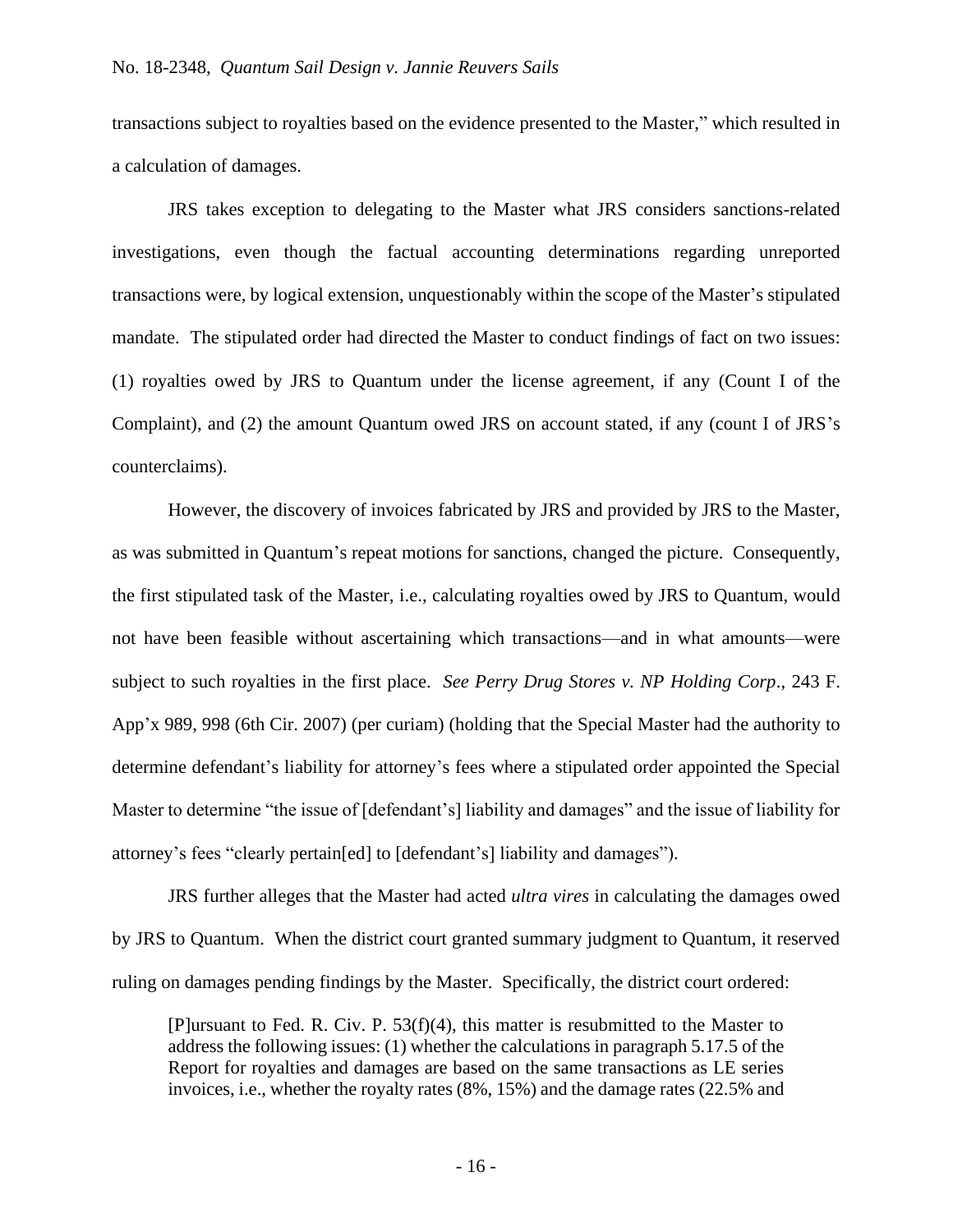35%) are applied to the same or different transactions; and (2) whether the \$915,908 identified in paragraph 5.18.1.9 as mark-up that Defendant JRS collected on behalf of Plaintiff was previously credited to Plaintiff or whether such amount must still be deducted to reduce the amount owing to Plaintiff. The Master shall be paid in accordance with the September 4, 2015, Order. (ECF No. 169.).

JRS now alleges that the order defining the scope of Master's duties was never amended to provide for a calculation of damages. However, in its order granting summary judgment, the district court specifically invoked Federal Rule of Civil Procedure 53(f)(4), which states that "[t]he court must decide de novo all objections to conclusions of law made or recommended by a [M]aster." The court therefore did not impose any new duties on the Master, but merely sought certain clarifications while reviewing the Master's conclusions of law. The district court also expressly addressed JRS's objections in its opinion accompanying the order granting motion for summary judgment:

To the extent Defendants object to the Master's inclusion of calculations of damages based on Quantum's lost mark-ups as beyond the scope of the September 4, 2015, Stipulated Order appointing the Master, the objection is overruled. While it is true that the Stipulated Order confined the Master to determining "royalties" that JRS owes to Quantum, subsequent discoveries, as set forth in Quantum's sanctions motion and described in the Report, rendered such analysis proper, particularly in light of the existing scope of the Master's engagement.

The district court appeared to relate the Master's findings on damages to the provision of the Order Amending Stipulated Order Appointing and Authorizing Master Pursuant to Federal Rule 53, which stated that "the Master may adopt any reasonable formula for calculating underreported and unreported transactions subject to royalties based on the evidence presented to the Master" in case JRS failed to rebut allegations of discovery violations. The rebuttable presumption of discovery violations was phrased as follows:

2. In the event the Master determines, based on records of or regarding the Norwegian affiliate, that JRS failed to produce all records pertaining to royalties or submitted false documents or submitted false compilations, such as false sales reports, the Master shall presume that JRS engaged in a similar pattern or practice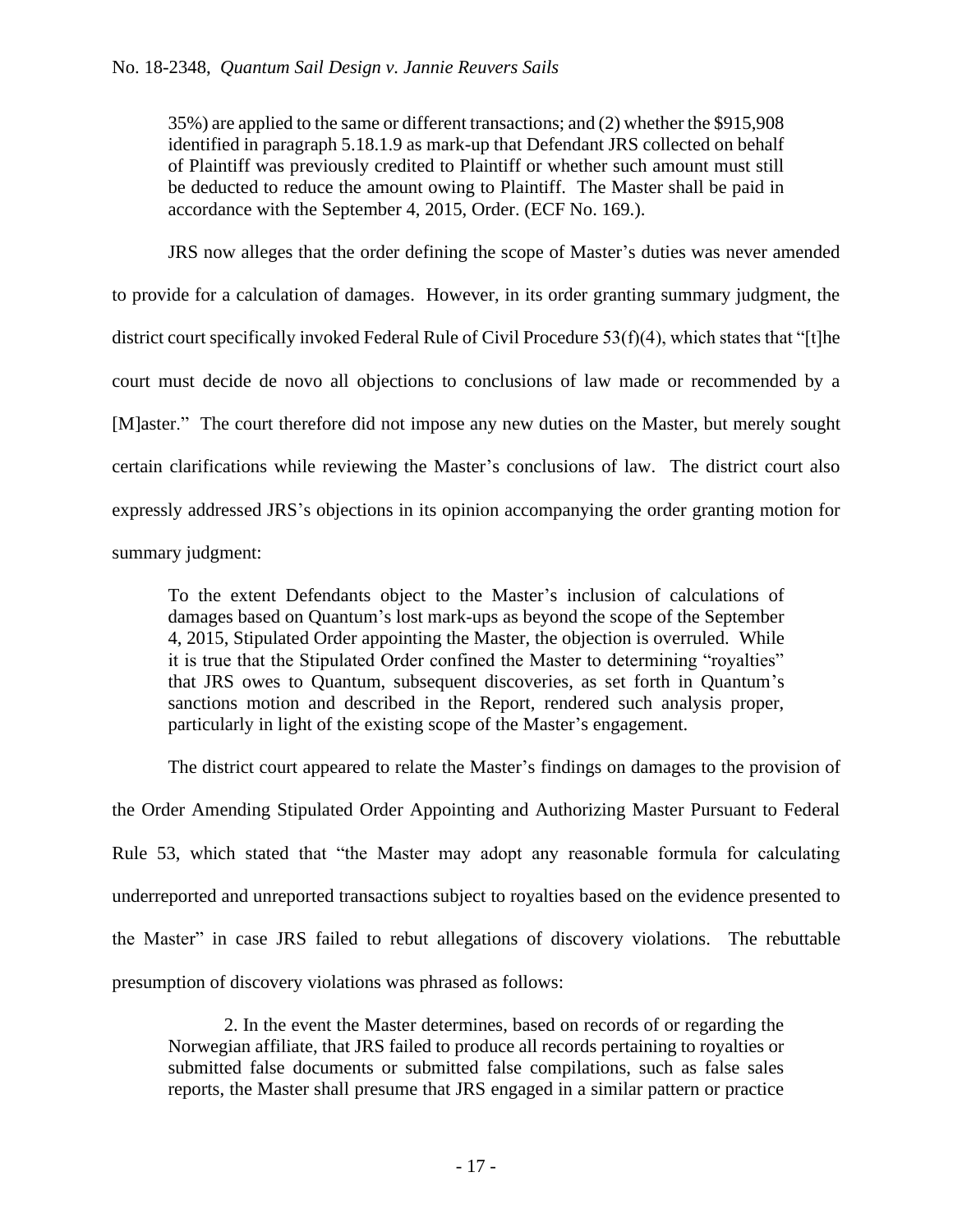with regard to all of its other customers without requiring supporting proof from Plaintiff. JRS may rebut such presumption by producing evidence that its records for any given customer are true and accurate and reflect legitimate transactions not subject to royalties. It is the Master's authority and responsibility to recommend to this Court whether and to what extent the presumption has been rebutted.

3. In the event the Master concludes that JRS engaged in conduct identified in paragraph 1, the Master may adopt any reasonable formula for calculating underreported and unreported transactions subject to royalties based on the evidence presented to the Master.

The district court not only found that JRS had failed to rebut the allegations of discovery violations, but it also sanctioned JRS for these violations. It was therefore not error for the court to trigger the rebuttable presumption provision of its Order Amending Stipulated Order—"the Master may adopt any reasonable formula for calculating underreported and unreported transactions subject to royalties based on the evidence presented to the Master"—and expand it to allow the Master to also determine the damages owed by JRS to Quantum, i.e., Quantum's lost profits, in light of such newly discovered evidence.

For these reasons, the district court did not commit clear error by adopting the Master's findings that were all within the scope of the Master's mandate.

#### **D. District Court's Findings of Fact**

Finally, JRS alleges that, even if the district court did perform *de novo* review of the Master's reports, and even if the Master's findings were within the scope of his mandate, the district court's findings of fact themselves were clearly erroneous. However, it bears remembering that the district court was not required to perform *de novo* review of the entire Master's Report. It only needed to review specific objections raised by a party. Since neither party had objected to the modified Master's Report, the district court was not required to conduct such *de novo* review of its findings *sua sponte*. *See* Part II.B, *supra*. This is all the more so since the Master's findings were well within the scope of the Master's amended mandate. *See* Part II.C, *supra*.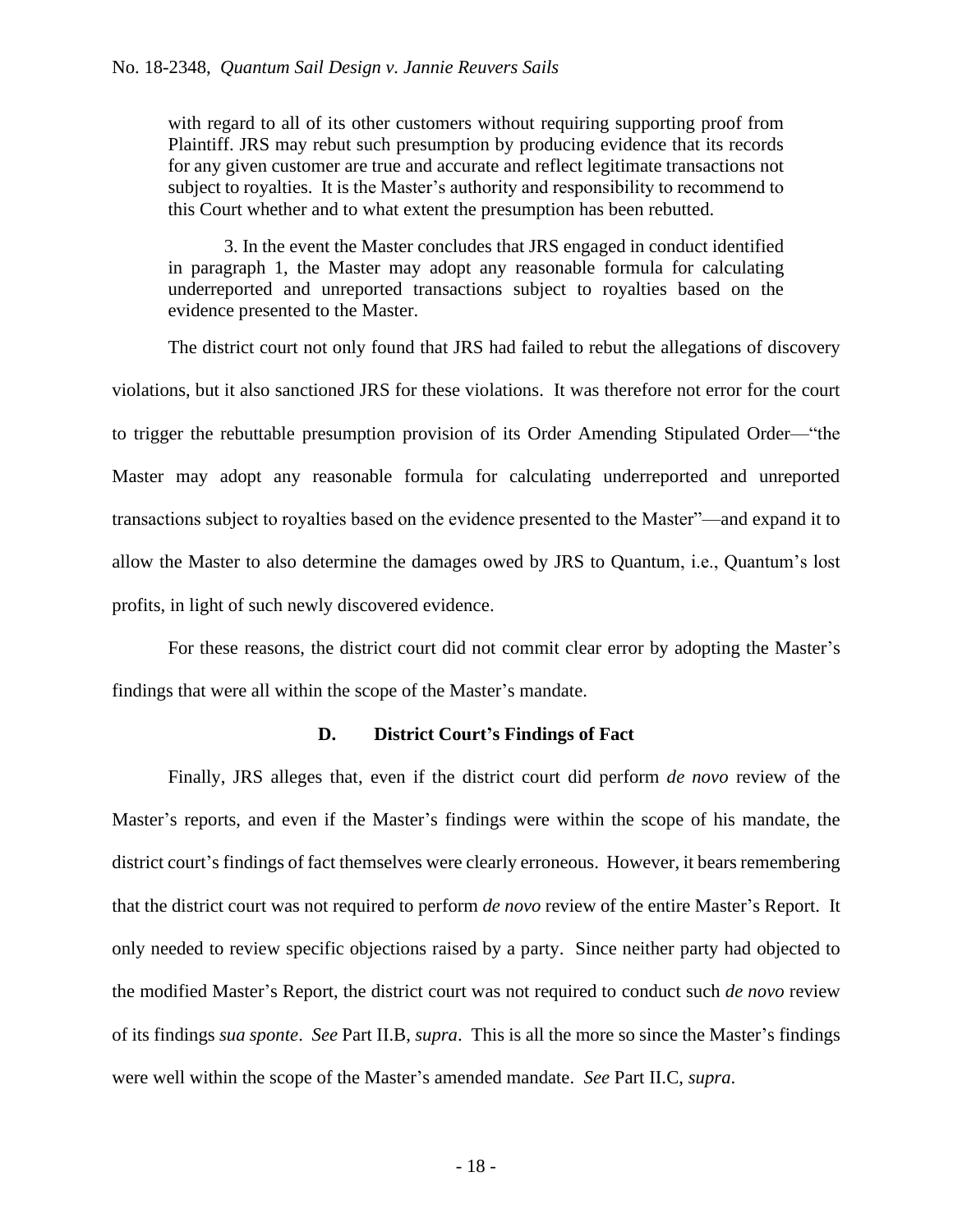The main objection of JRS to the district-court findings of fact appears to be a particular methodology of calculating damages in the original Master's Report. JRS contends that the district court erred by incorporating into its ruling a formula proposed by the Master in his original Report that had effectively double-counted amounts for purposes of computing damages and royalties. JRS alleges that, in its Memorandum Order Addressing Outstanding Issues Set Forth in April 10, 2018 Order, the district court, in determining an item of damages calculation referred to as "damages for all non-TUI Marine LE invoices at 22.5%" and set at \$1,818,486, used a doublecounting formula from the original Master's Report. Specifically, JRS contends that the district court adopted a calculation from a spreadsheet on page 131 of the Master's Report and added the damages, set at 22.5%, on top of the royalties set at 15% for the amounts of the same invoice. JRS then proceeds to elaborate why a formula incorporating such a computation was clearly erroneous.

The problem with that argument is that it lacks a basis in fact: the district court never adopted this specific formula. The calculation of damages had not only already been corrected in the May 2, 2018 Master's Supplemental Report, which was the version of the report adopted by the district court, but it had also been the subject of additional briefings by both parties and of an independent determination by the district court. Neither JRS nor Quantum filed objections to the findings presented in the Master's Supplemental Report.

JRS disregards these subsequent developments of the formula for damages that had occurred since the original Master's Report. JRS even disregards the district court's clarifications on the issue of double-counting in the very order that JRS quotes. When discussing the LE invoices, the district court explained the following in its Memorandum Order Addressing Outstanding Issues Set Forth in April 10, 2018 Order:

In his Supplemental Report, the Master confirmed that the damage calculations and royalty calculations in paragraph 5.17.5 of the original Report were based on the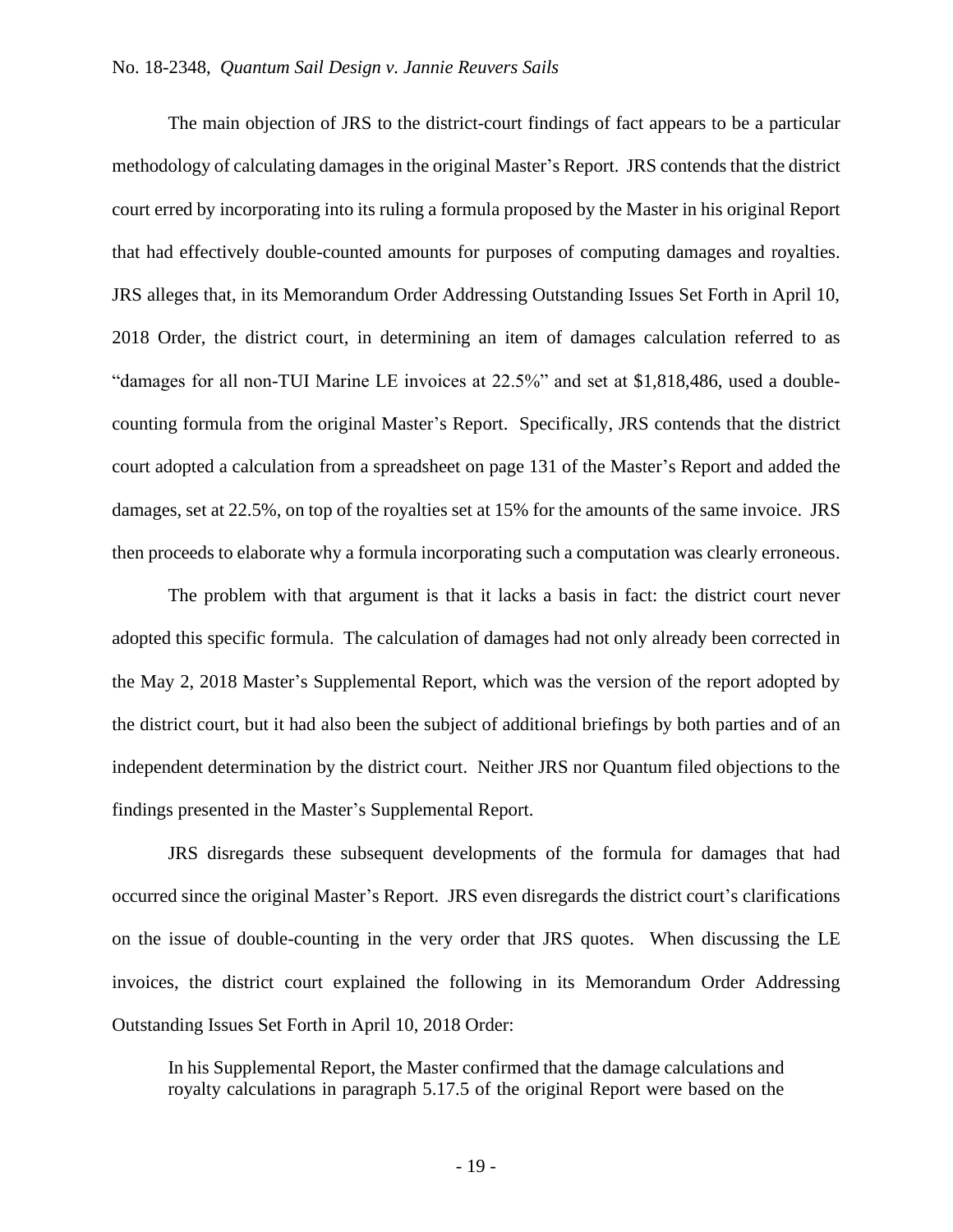same LE invoices, such that an award of damages and royalties based on those invoices would amount to double counting. (ECF No. 234 at PageID.M5000–003.) To better explain his conclusions, the Master amended the schedule set forth in paragraph 5.17.5 of the original Report, which is designated paragraph 2.6 of the Supplemental Report. Given this information, Quantum is entitled to either damages calculated at  $25\%$ <sup>3</sup> [sic, should be probably 22.5%] or royalties calculated at 15%, but not both.

(footnote added). The district court further clarified in its order that "on May 2, 2018, the Master

issued a Supplemental Report (ECF No. 234) addressing the issues set forth above, and the parties

have filed briefs addressing the Supplemental Report." The two issues resubmitted to the Master

concerned two questions:

(1) whether the calculations in paragraph 5.17.5 of the Report for royalties and damages are based on the same transactions as LE series invoices, i.e., whether the royalty rates (8%, 15%) and the damage rates (22.5% and 35%) are applied to the same or different transactions; and (2) whether the \$915,908 identified in paragraph 5.18.1.9 as mark-up that Defendant JRS collected on behalf of Plaintiff was previously credited to Plaintiff or whether such amount must still be deducted to reduce the amount owing to Plaintiff.

The resubmitted issues were also helpfully summarized on the very first page of the

Memorandum Order that JRS cites for its proposition that the district court double-counted

amounts for the purposes of royalties and damages.

Second, the Court found that paragraph 5.17.5 of the Master's Report was unclear as to whether the calculations for royalties and damages were based on the same transactions and LE invoices. Finally, the Court found the Master's Report unclear as to whether Defendants had previously credited the \$915,908 identified in paragraph 5.18.19 as a mark-up or whether that amount should still be deducted to reduce the amount owing to Quantum. The Court resubmitted the matter to the Master to address the latter two issues.

On appeal, JRS raises the issue of double-counting of damages regardless of the fact that

the impugned formula for such damages had been subsequently changed by the Master's

Supplemental Report—to which report JRS did not object—and had later been clarified by the

<sup>3</sup> The district court set the rate of damages at 22.5%.